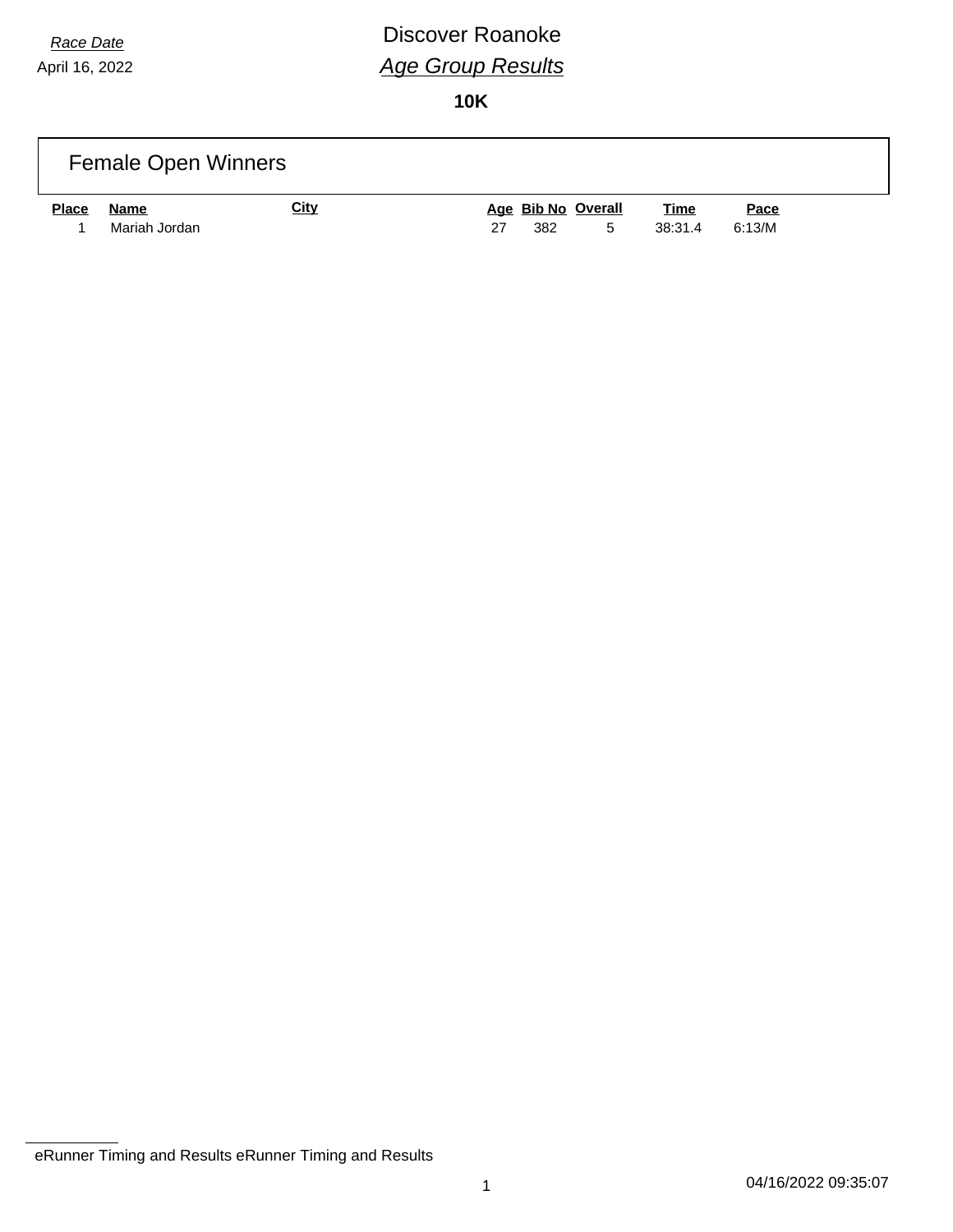### *Race Date* **Discover Roanoke** *Age Group Results*

**10K**

|                | Female 20 to 35           |               |    |     |                    |             |         |  |  |  |
|----------------|---------------------------|---------------|----|-----|--------------------|-------------|---------|--|--|--|
| <b>Place</b>   | Name                      | <b>City</b>   |    |     | Age Bib No Overall | Time        | Pace    |  |  |  |
| 1              | Breanne Hoffman           | Roanoke IN    | 32 | 376 | 8                  | 47:29.1     | 7:40/M  |  |  |  |
| $\overline{c}$ | Kylee Lloyd               |               | 25 | 396 | 12                 | 54:24.4     | 8:47/M  |  |  |  |
| 3              | Mindi Troyer              | Laotto IN     | 30 | 459 | 13                 | 55:43.2     | 8:59/M  |  |  |  |
| 4              | <b>Grace Miller</b>       |               | 33 | 409 | 23                 | 1:01:31.8   | 9:55/M  |  |  |  |
| 5              | <b>Christin Bailey</b>    |               | 28 | 309 | 29                 | 1:45:05.5   | 16:57/M |  |  |  |
|                | Female 36 to 49           |               |    |     |                    |             |         |  |  |  |
| <b>Place</b>   | <b>Name</b>               | City          |    |     | Age Bib No Overall | Time        | Pace    |  |  |  |
| 1              | <b>Bridget Clements</b>   | Fort Wayne IN | 49 | 327 | 18                 | 1:01:05.7   | 9:51/M  |  |  |  |
| $\overline{2}$ | Melissa Boothman          | Huntington IN | 41 | 317 | 20                 | 1:01:28.2   | 9:55/M  |  |  |  |
| 3              | Michelle Pyles            | IN            | 41 | 430 | 21                 | 1:01:29.0   | 9:55/M  |  |  |  |
| 4              | Jennifer Galle            | Fort Wayne IN | 40 | 359 | 22                 | 1:01:31.3   | 9:55/M  |  |  |  |
| 5              | <b>Kelly Rowe</b>         | Fort Wayne IN | 42 | 442 | 24                 | 1:13:36.7   | 11:52/M |  |  |  |
| 6              | <b>Karen Williams</b>     |               | 43 | 471 | 25                 | 1:13:37.1   | 11:52/M |  |  |  |
| $\overline{7}$ | <b>Vicky Lilly</b>        |               | 45 | 394 | 28                 | 1:41:28.3   | 16:22/M |  |  |  |
|                | Female 50 to 64           |               |    |     |                    |             |         |  |  |  |
| <b>Place</b>   | <b>Name</b>               | City          |    |     | Age Bib No Overall | <b>Time</b> | Pace    |  |  |  |
| $\mathbf{1}$   | Cindy McGovern            | Fort Wayne IN | 57 | 403 | 10                 | 51:36.4     | 8:19/M  |  |  |  |
| $\overline{2}$ | <b>Julie Smutzer</b>      |               | 57 | 447 | 15                 | 57:08.9     | 9:13/M  |  |  |  |
| 3              | <b>Christine Hutchins</b> | Fort Wayne IN | 59 | 380 | 17                 | 59:49.6     | 9:39/M  |  |  |  |
|                | Female 65 and over        |               |    |     |                    |             |         |  |  |  |
| <b>Place</b>   | <b>Name</b>               | <b>City</b>   |    |     | Age Bib No Overall | <b>Time</b> | Pace    |  |  |  |
| 1              | <b>JO ELLEN MORRIS</b>    |               | 67 | 414 | 27                 | 1:41:27.1   | 16:22/M |  |  |  |
| $\overline{2}$ | <b>SALLY KNUCKLES</b>     |               | 66 | 388 | 30                 | 1:45:31.6   | 17:01/M |  |  |  |
| 3              | <b>BONITA PRICE</b>       |               | 70 | 429 | 31                 | 1:45:34.1   | 17:02/M |  |  |  |
|                |                           |               |    |     |                    |             |         |  |  |  |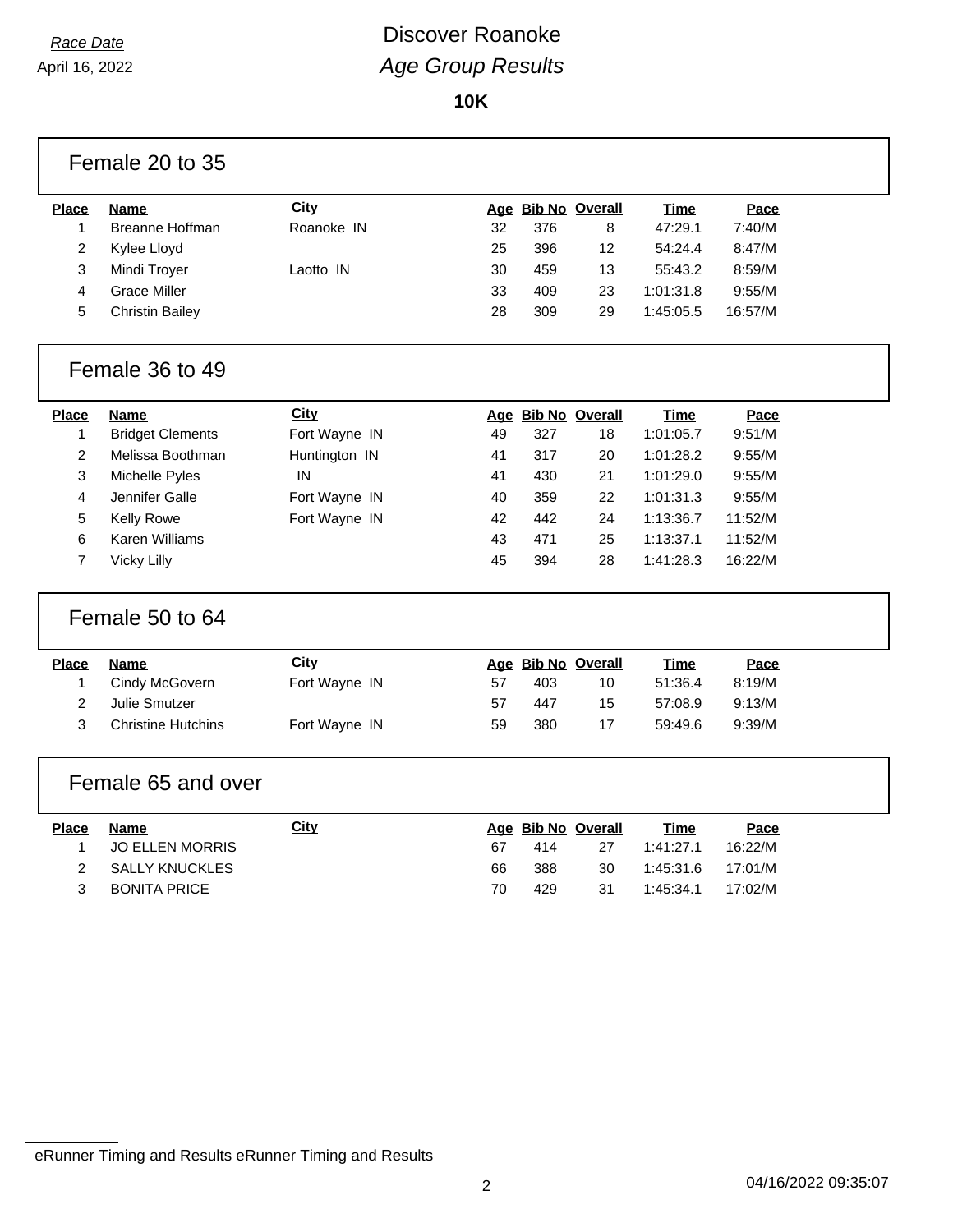# *Race Date* **Discover Roanoke** *Age Group Results*

|              | Male Open Winners |             |  |                    |             |             |  |
|--------------|-------------------|-------------|--|--------------------|-------------|-------------|--|
|              |                   |             |  |                    |             |             |  |
| <b>Place</b> | <b>Name</b>       | <u>City</u> |  | Age Bib No Overall | <u>Time</u> | <u>Pace</u> |  |

eRunner Timing and Results eRunner Timing and Results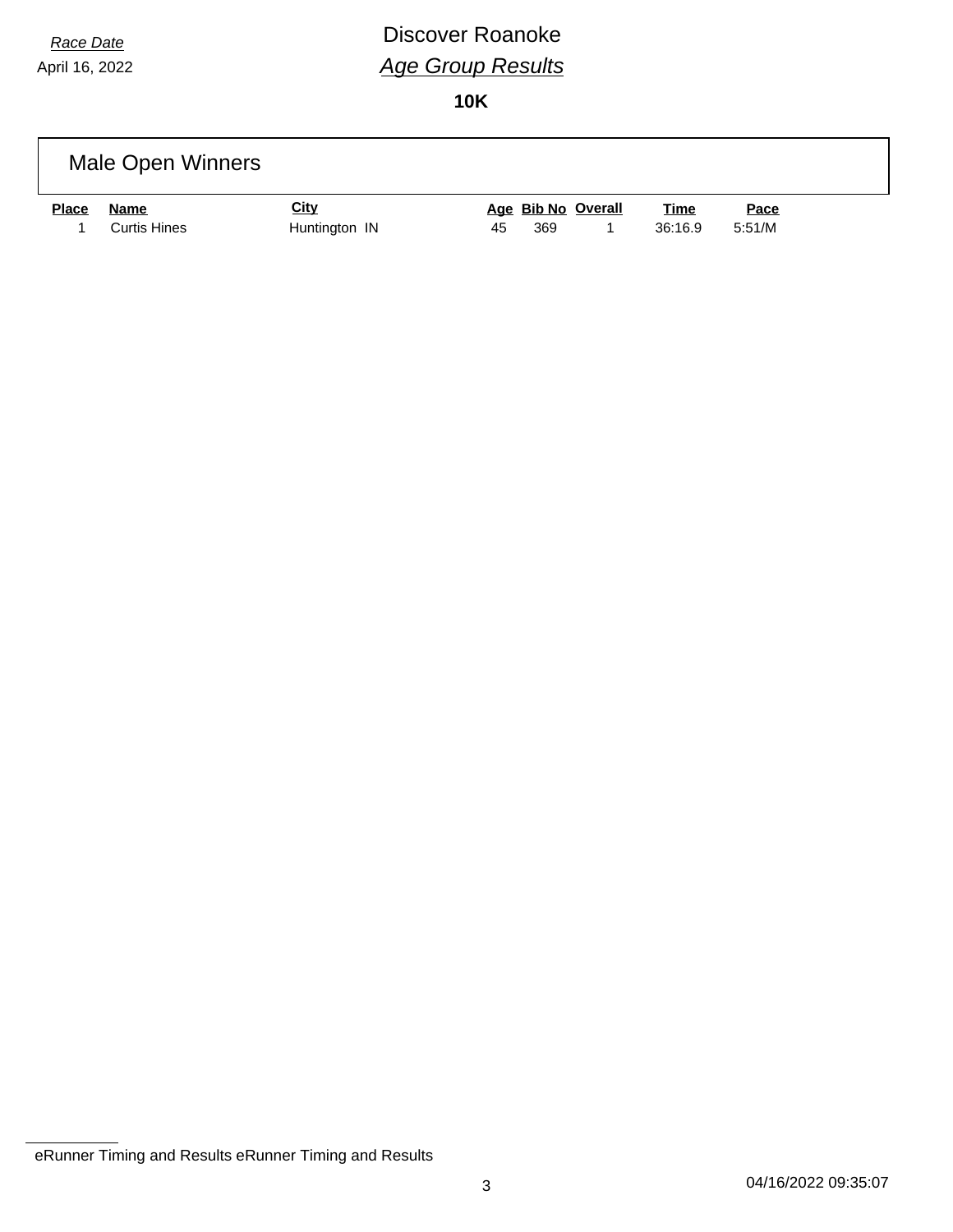### *Race Date* **Discover Roanoke** *Age Group Results*

**10K**

|                | Male 20 to 35           |               |    |     |                    |             |         |  |
|----------------|-------------------------|---------------|----|-----|--------------------|-------------|---------|--|
| <b>Place</b>   | <b>Name</b>             | City          |    |     | Age Bib No Overall | <b>Time</b> | Pace    |  |
| 1              | Dalton Atchison         |               | 27 | 307 | $\overline{2}$     | 36:23.0     | 5:52/M  |  |
| 2              | Zach Baker              | Fort Wayne IN | 33 | 311 | 3                  | 37:34.6     | 6:04/M  |  |
| 3              | <b>Blake Harris</b>     | Roanoke IN    | 27 | 486 | 4                  | 37:47.5     | 6:06/M  |  |
| 4              | Adam Dyer               | Fort Wayne IN | 34 | 482 | 6                  | 42:21.4     | 6:50/M  |  |
| 5              | Matt Ackerman           | Huntington IN | 33 | 302 | 7                  | 43:43.3     | 7:03/M  |  |
| 6              | <b>Aaron Smity</b>      |               | 31 | 446 | 14                 | 56:32.2     | 9:07/M  |  |
|                | Male 36 to 49           |               |    |     |                    |             |         |  |
| <b>Place</b>   | <b>Name</b>             | <b>City</b>   |    |     | Age Bib No Overall | <b>Time</b> | Pace    |  |
| 1              | <b>Chad Adams</b>       | Montpelier OH | 47 | 305 | 9                  | 48:05.3     | 7:45/M  |  |
|                | Male 50 to 64           |               |    |     |                    |             |         |  |
| <b>Place</b>   | <b>Name</b>             | City          |    |     | Age Bib No Overall | <b>Time</b> | Pace    |  |
| 1              | <b>Tadd Boman</b>       | Auburn IN     | 61 | 488 | 19                 | 1:01:09.7   | 9:52/M  |  |
| $\overline{2}$ | <b>WALTER EVANS</b>     | Lowell IN     | 57 | 347 | 26                 | 1:27:03.9   | 14:03/M |  |
|                | Male 65 and over        |               |    |     |                    |             |         |  |
| <b>Place</b>   | <b>Name</b>             | City          |    |     | Age Bib No Overall | <b>Time</b> | Pace    |  |
| 1              | Jed Pearson             | Fort Wayne IN | 71 | 425 | 11                 | 52:56.7     | 8:32/M  |  |
| $\overline{2}$ | <b>Richard Ackerman</b> | Huntington IN | 68 | 303 | 16                 | 57:39.6     | 9:18/M  |  |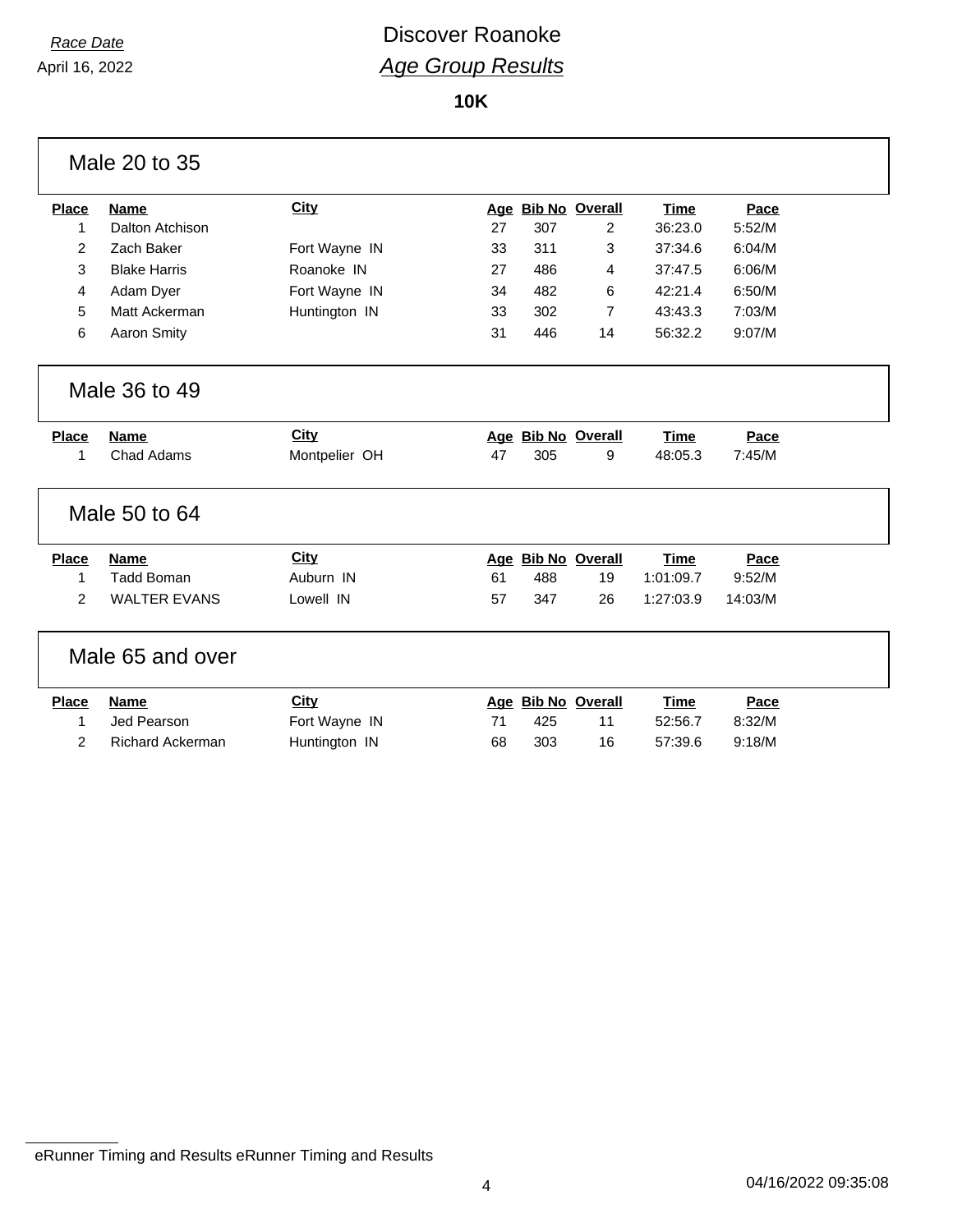# *Race Date* **Discover Roanoke** *Age Group Results*

|              | <b>Female Open Winners</b> |                           |    |     |                         |                        |                |  |
|--------------|----------------------------|---------------------------|----|-----|-------------------------|------------------------|----------------|--|
| <b>Place</b> | Name<br>Lindsay Hittler    | <u>City</u><br>Roanoke IN | 34 | 373 | Age Bib No Overall<br>5 | <u>Time</u><br>25:40.9 | Pace<br>8:16/M |  |

eRunner Timing and Results eRunner Timing and Results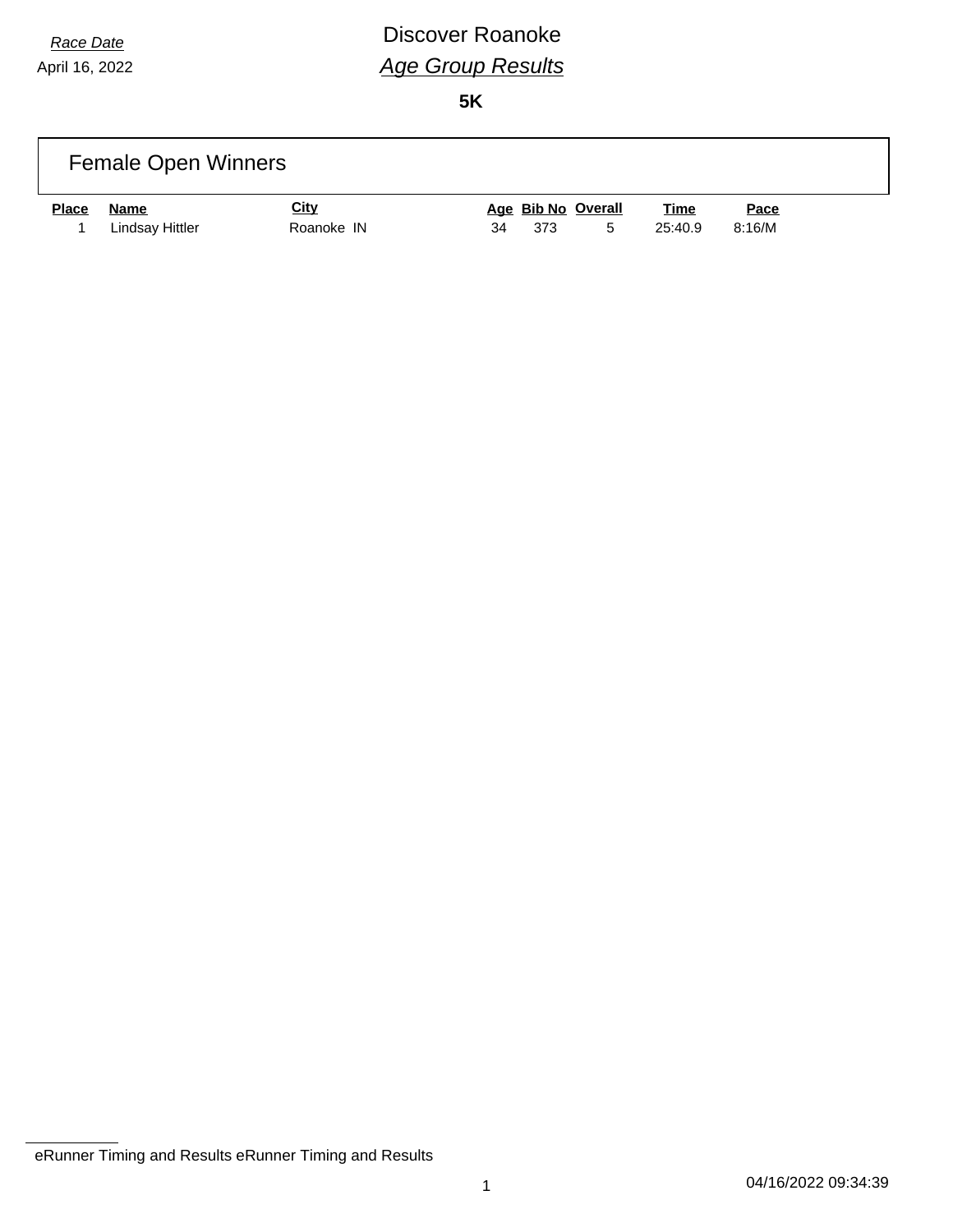### *Race Date* **Discover Roanoke** *Age Group Results*

**5K**

|                | Female 19 and Under       |               |    |     |                    |             |         |  |
|----------------|---------------------------|---------------|----|-----|--------------------|-------------|---------|--|
| <b>Place</b>   | <b>Name</b>               | <b>City</b>   |    |     | Age Bib No Overall | Time        | Pace    |  |
| 1              | Sloane Williams           | Huntington IN | 18 | 473 | 80                 | 54:35.6     | 17:37/M |  |
| 2              | Darcy Williams            |               | 19 | 470 | 82                 | 54:36.6     | 17:37/M |  |
| 3              | Al Kucich                 |               | 19 | 393 | 85                 | 54:38.9     | 17:38/M |  |
|                | Female 20 to 35           |               |    |     |                    |             |         |  |
| <b>Place</b>   | <b>Name</b>               | <b>City</b>   |    |     | Age Bib No Overall | <b>Time</b> | Pace    |  |
| 1              | alayna kriegel            |               | 22 | 389 | 13                 | 27:49.1     | 8:58/M  |  |
| 2              | Morgan Mattern            |               | 28 | 399 | 14                 | 27:49.5     | 8:59/M  |  |
| 3              | <b>CAROLINE KRIEGEL</b>   |               | 21 | 390 | 15                 | 27:53.3     | 9:00/M  |  |
| 4              | Ashley Wilson             | Roanoke IN    | 35 | 474 | 17                 | 28:06.6     | 9:04/M  |  |
| 5              | <b>Allison Meyer</b>      |               | 29 | 406 | 29                 | 32:00.4     | 10:20/M |  |
| 6              | <b>ALICIA Ripplinger</b>  | Garrett IN    | 35 | 433 | 34                 | 32:53.8     | 10:37/M |  |
| 7              | Maddy Cokl                |               | 23 | 330 | 40                 | 35:14.7     | 11:22/M |  |
| 8              | Chelsea Dourson           |               | 33 | 338 | 42                 | 35:25.4     | 11:26/M |  |
| 9              | Samantha Sonnenberg       | Decatur IN    | 22 | 448 | 46                 | 36:46.5     | 11:52/M |  |
| 10             | Amanda Baker              | Fort Wayne IN | 33 | 310 | 49                 | 38:08.9     | 12:18/M |  |
| 11             | Hannah Pherigo            |               | 27 | 427 | 55                 | 41:31.0     | 13:24/M |  |
| 12             | <b>Beth Golden</b>        |               | 34 | 363 | 83                 | 54:36.9     | 17:37/M |  |
| 13             | Kimberly Ketcham          | Huntington IN | 31 | 387 | 87                 | 54:43.2     | 17:39/M |  |
|                | Female 36 to 49           |               |    |     |                    |             |         |  |
| <b>Place</b>   | <b>Name</b>               | City          |    |     | Age Bib No Overall | Time        | Pace    |  |
| 1              | Nikki Cody                | Fort Wayne IN | 39 | 329 | $\overline{7}$     | 26:31.9     | 8:34/M  |  |
| $\overline{a}$ | <b>Heather Dickerhoff</b> | Butler IN     | 37 | 483 | 25                 | 30:54.3     | 9:58/M  |  |
| 3              | <b>ROXANN GROGG</b>       | IN            | 41 | 367 | 27                 | 31:23.2     | 10:08/M |  |
| 4              | Krystal Sullivan-Doyle    | Fort Wayne IN | 36 | 452 | 30                 | 32:01.0     | 10:20/M |  |
| 5              | Chad Dickerhoff           |               | 40 | 335 | 32                 | 32:12.8     | 10:24/M |  |
| 6              | Eva Webb                  |               | 47 | 468 | 35                 | 33:53.8     | 10:56/M |  |
| 7              | Jami Craft                | Andrews IN    | 38 | 332 | 44                 | 36:07.1     | 11:39/M |  |
| 8              | Latisha Farthing          | Roanoke IN    | 39 | 349 | 48                 | 37:22.3     | 12:03/M |  |
| 9              | angie bayoneta            |               | 46 | 313 | 56                 | 41:37.0     | 13:25/M |  |
| 10             | Greta Goines              | Fort Wayne IN | 44 | 362 | 57                 | 41:49.8     | 13:30/M |  |
| 11             | Megen Gaylord             | Fort Wayne IN | 48 | 360 | 73                 | 50:17.4     | 16:13/M |  |

 Kristy Bachnivsky 39 308 81 54:36.1 17:37/M Tifni Monsey 42 413 84 54:38.4 17:38/M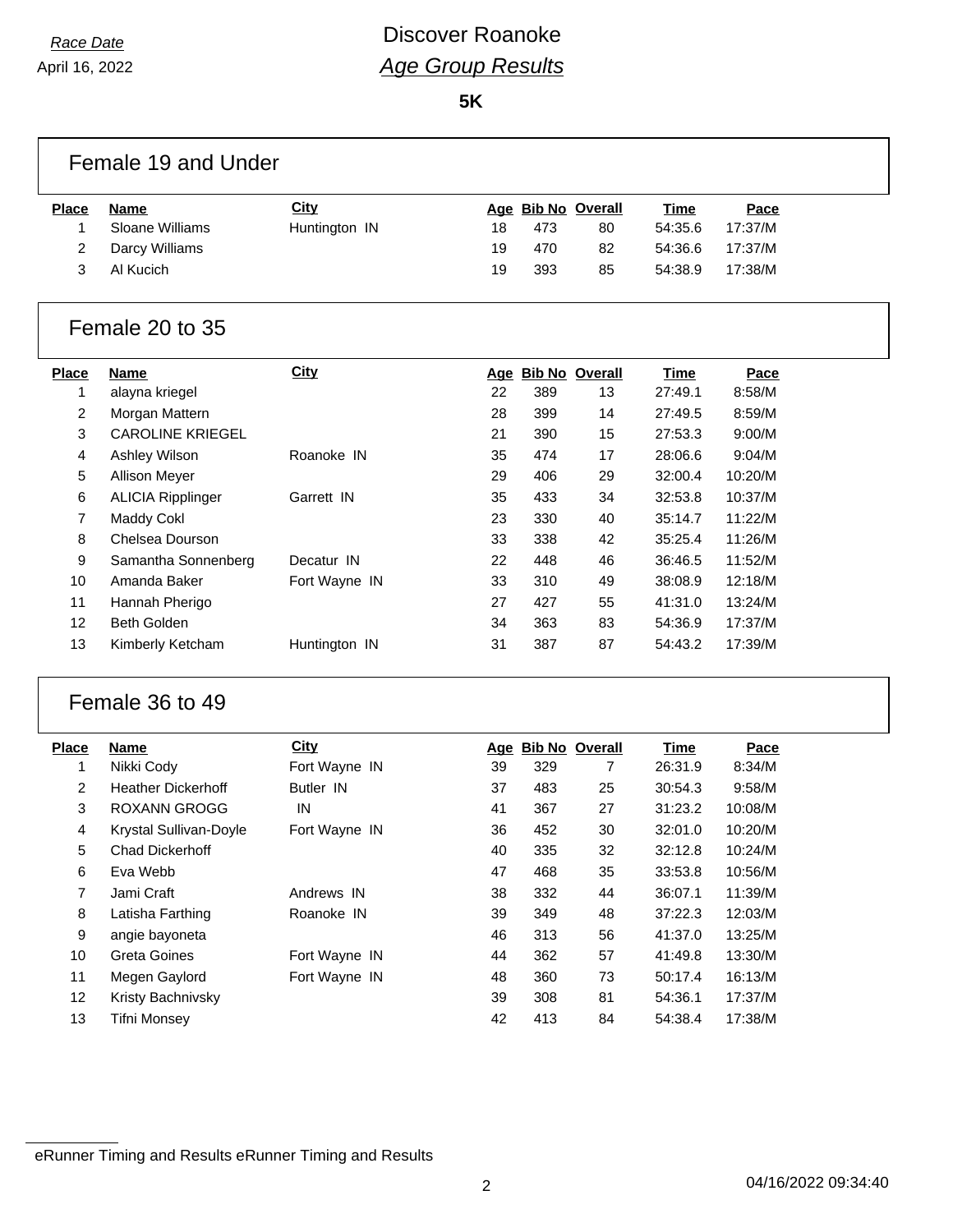### *Race Date* **Discover Roanoke** *Age Group Results*

**5K**

|                  | Female 50 to 64            |                   |    |     |                    |         |         |
|------------------|----------------------------|-------------------|----|-----|--------------------|---------|---------|
| <b>Place</b>     | Name                       | <b>City</b>       |    |     | Age Bib No Overall | Time    | Pace    |
| 1                | <b>Rachel Thomas</b>       | IN                | 50 | 457 | 16                 | 28:04.4 | 9:03/M  |
| $\overline{2}$   | <b>Rachel Thomas</b>       | IN                | 50 | 456 | 18                 | 28:08.7 | 9:05/M  |
| 3                | Kathy Amborn               | Fort Wayne IN     | 59 | 306 | 26                 | 31:07.5 | 10:02/M |
| $\overline{4}$   | Sabra McComb               | Fort Wayne IN     | 59 | 402 | 28                 | 31:43.6 | 10:14/M |
| 5                | <b>Bonnie Dickey</b>       | Fort Wayne IN     | 50 | 336 | 33                 | 32:50.0 | 10:36/M |
| 6                | Sharon Veach               |                   | 53 | 460 | 36                 | 34:39.8 | 11:11/M |
| $\overline{7}$   | <b>Kelly Kriegel</b>       |                   | 51 | 391 | 38                 | 35:01.7 | 11:18/M |
| 8                | <b>DEB NEHER</b>           | <b>ROANOKE IN</b> | 56 | 418 | 50                 | 39:37.2 | 12:47/M |
| $\boldsymbol{9}$ | Kimberly Fischer           | roanoke IN        | 51 | 351 | 52                 | 40:40.0 | 13:07/M |
| 10               | Stephanie Meyer            |                   | 52 | 408 | 54                 | 41:30.5 | 13:23/M |
| 11               | Denise Schumm              | Ossian IN         | 58 | 494 | 63                 | 45:46.2 | 14:46/M |
| 12               | <b>Cindy Meyer</b>         | ossian IN         | 56 | 407 | 64                 | 45:47.2 | 14:46/M |
| 13               | Chelli Smith               | Uniondale IN      | 56 | 444 | 65                 | 45:48.5 | 14:47/M |
| 14               | Ronda Flesch               | ossian IN         | 58 | 353 | 66                 | 45:48.8 | 14:47/M |
| 15               | Catherine Tarka            | Fort Wayne IN     | 58 | 455 | 67                 | 46:34.0 | 15:01/M |
| 16               | <b>Brenda Stoffel</b>      | Roanoke IN        | 58 | 449 | 68                 | 46:34.2 | 15:01/M |
| 17               | Susan Stoppenhagen         |                   | 53 | 450 | 70                 | 49:33.1 | 15:59/M |
| 18               | <b>Sheryl Bauermeister</b> | Ossian IN         | 54 | 312 | 71                 | 49:33.2 | 15:59/M |
| 19               | Rebecca Rogers             | Fort Wayne IN     | 64 | 434 | 72                 | 50:17.1 | 16:13/M |
| 20               | <b>Tricia Grams</b>        | Fort Wayne IN     | 50 | 364 | 74                 | 50:28.6 | 16:17/M |
| 21               | Kelly Ryder                | Roanoke IN        | 53 | 443 | 75                 | 51:19.8 | 16:33/M |
| 22               | Debbie Lloyd               | Pendleton IN      | 55 | 395 | 77                 | 54:23.0 | 17:33/M |
| 23               | Jennifer Adair             |                   | 56 | 304 | 78                 | 54:24.3 | 17:33/M |
| 24               | Beth Fox                   |                   | 57 | 355 | 79                 | 54:25.6 | 17:33/M |
| 25               | Dianne Ketcham             | Huntington IN     | 64 | 386 | 86                 | 54:41.0 | 17:38/M |
| 26               | Gretchen Abbott            | Huntington IN     | 55 | 301 | 88                 | 54:55.9 | 17:43/M |

#### Female 65 and over

| <b>Place Name</b> |                | <b>City</b>   |    | Age Bib No Overall |    | <u>Time</u> | Pace    |
|-------------------|----------------|---------------|----|--------------------|----|-------------|---------|
|                   | Rebecca Zehr   | Elkhart IN    | 65 | 479                | 47 | 37:13.7     | 12:01/M |
|                   | 2 Cathy Swartz | Fort Wayne IN | 67 | 453                | 62 | 43:31.9     | 14:03/M |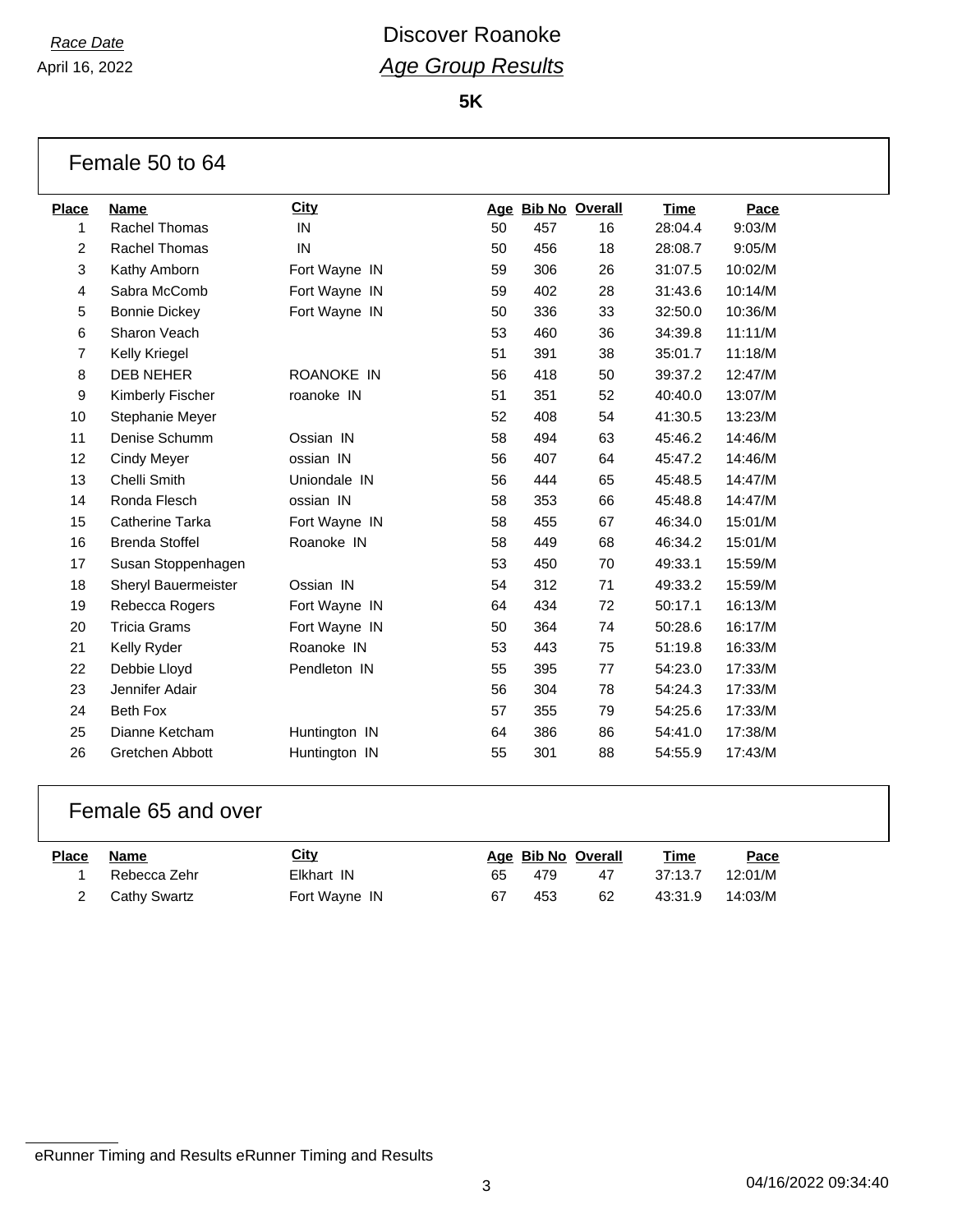# *Race Date* **Discover Roanoke** *Age Group Results*

|              | Male Open Winners |                              |    |     |                    |                        |                |  |
|--------------|-------------------|------------------------------|----|-----|--------------------|------------------------|----------------|--|
| <b>Place</b> | Name<br>ward moya | <u>City</u><br>Fort Wayne IN | 58 | 415 | Age Bib No Overall | <b>Time</b><br>20:07.4 | Pace<br>6:29/M |  |

eRunner Timing and Results eRunner Timing and Results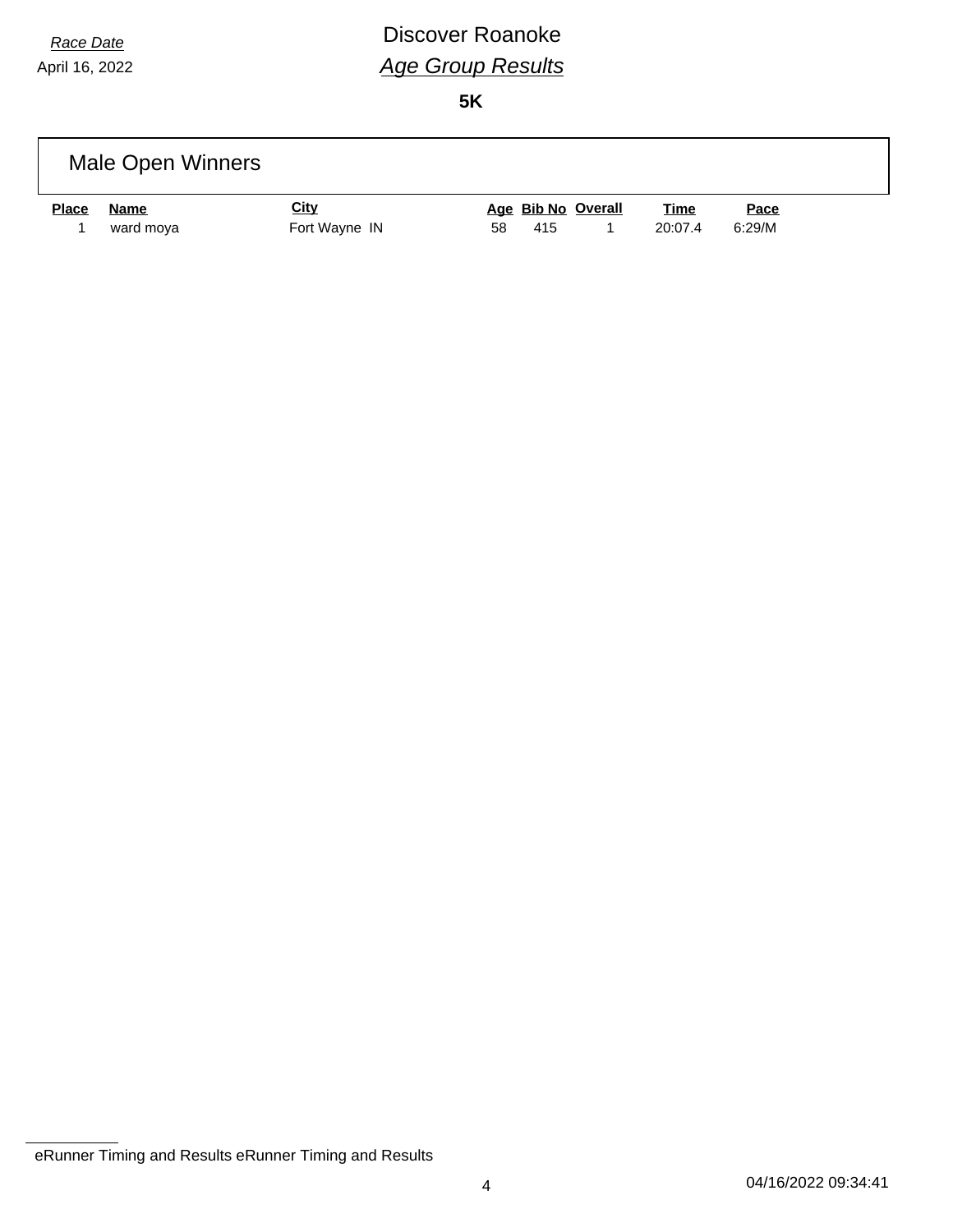### *Race Date* **Discover Roanoke** *Age Group Results*

**5K**

|                | Male 19 and Under         |                  |                |                    |                |             |         |  |
|----------------|---------------------------|------------------|----------------|--------------------|----------------|-------------|---------|--|
| <b>Place</b>   | <b>Name</b>               | <b>City</b>      |                | Age Bib No Overall |                | <b>Time</b> | Pace    |  |
| $\mathbf{1}$   | <b>ISAAC GROGG</b>        | Columbia City IN | 16             | 366                | 3              | 23:34.6     | 7:36/M  |  |
| $\overline{2}$ | <b>Landon Perkins</b>     | Roanoke IN       | 13             | 426                | 4              | 24:24.0     | 7:52/M  |  |
| 3              | <b>Quentin Dickerhoff</b> | Butler IN        | 12             | 485                | 12             | 27:36.4     | 8:54/M  |  |
| 4              | <b>NOAH WARNER</b>        | roanoke IN       | 17             | 464                | 21             | 29:09.6     | 9:24/M  |  |
| 5              | Sawyer Hoffman            |                  | $\overline{7}$ | 378                | 22             | 30:21.2     | 9:47/M  |  |
| 6              | Otto Dickerhoff           |                  | 9              | 484                | 31             | 32:12.6     | 10:23/M |  |
|                | Male 20 to 35             |                  |                |                    |                |             |         |  |
| <b>Place</b>   | <b>Name</b>               | <b>City</b>      |                | Age Bib No Overall |                | <b>Time</b> | Pace    |  |
| 1              | Jeremy Rice               | Roanoke IN       | 28             | 431                | 6              | 26:09.7     | 8:26/M  |  |
| 2              | <b>GREG NEHER</b>         |                  | 32             | 420                | 10             | 27:19.6     | 8:49/M  |  |
| 3              | <b>MATTHEW GISH</b>       |                  | 22             | 361                | 19             | 28:49.9     | 9:18/M  |  |
| 4              | Ryan Hoffman              |                  | 34             | 377                | 23             | 30:24.0     | 9:48/M  |  |
| 5              | Noah Cokl                 |                  | 25             | 331                | 39             | 35:14.1     | 11:22/M |  |
| 6              | Neil Zehr                 | ROANOKE IN       | 35             | 478                | 43             | 36:05.5     | 11:39/M |  |
| $\overline{7}$ | <b>TIM NEHER</b>          | Roanoke IN       | 29             | 423                | 51             | 39:38.6     | 12:47/M |  |
| 8              | <b>TRAVIS NEHER</b>       | Indianapolis IN  | 30             | 424                | 59             | 41:56.5     | 13:32/M |  |
| 9              | Max Mattern               |                  | 30             | 398                | 60             | 42:18.3     | 13:39/M |  |
|                | Male 36 to 49             |                  |                |                    |                |             |         |  |
| <b>Place</b>   | <b>Name</b>               | <b>City</b>      |                | Age Bib No Overall |                | <b>Time</b> | Pace    |  |
| 1              | Zach Hittler              | Roanoke IN       | 37             | 374                | $\overline{c}$ | 23:27.4     | 7:34/M  |  |
| $\overline{2}$ | <b>Anthony Grilliot</b>   |                  | 45             | 365                | 20             | 29:00.9     | 9:22/M  |  |
| 3              | <b>Chris Dourson</b>      |                  | 38             | 339                | 41             | 35:24.3     | 11:25/M |  |
| 4              | Jeremiah Heierman         |                  | 45             | 368                | 45             | 36:24.4     | 11:45/M |  |
| 5              | <b>Michael Farthing</b>   | Roanoke IN       | 39             | 350                | 69             | 46:40.2     | 15:03/M |  |
|                | Male 50 to 64             |                  |                |                    |                |             |         |  |
| Place          | <b>Name</b>               | <b>City</b>      |                | Age Bib No Overall |                | <b>Time</b> | Pace    |  |
| 1              | <b>Larry Dickey</b>       |                  | 52             | 337                | 8              | 26:35.1     | 8:35/M  |  |
| $\overline{2}$ | Jeff Anderson             | Homer MI         | 59             | 487                | 24             | 30:46.3     | 9:56/M  |  |
| 3              | <b>Todd Kriegel</b>       |                  | 52             | 392                | 37             | 35:00.5     | 11:18/M |  |
| 4              | <b>Rick Fischer</b>       | roanoke IN       | 52             | 352                | 53             | 40:41.1     | 13:07/M |  |
| 5              | <b>ROB NEHER</b>          | ROANOKE IN       | 56             | 422                | 58             | 41:56.3     | 13:32/M |  |
|                |                           |                  |                |                    |                |             |         |  |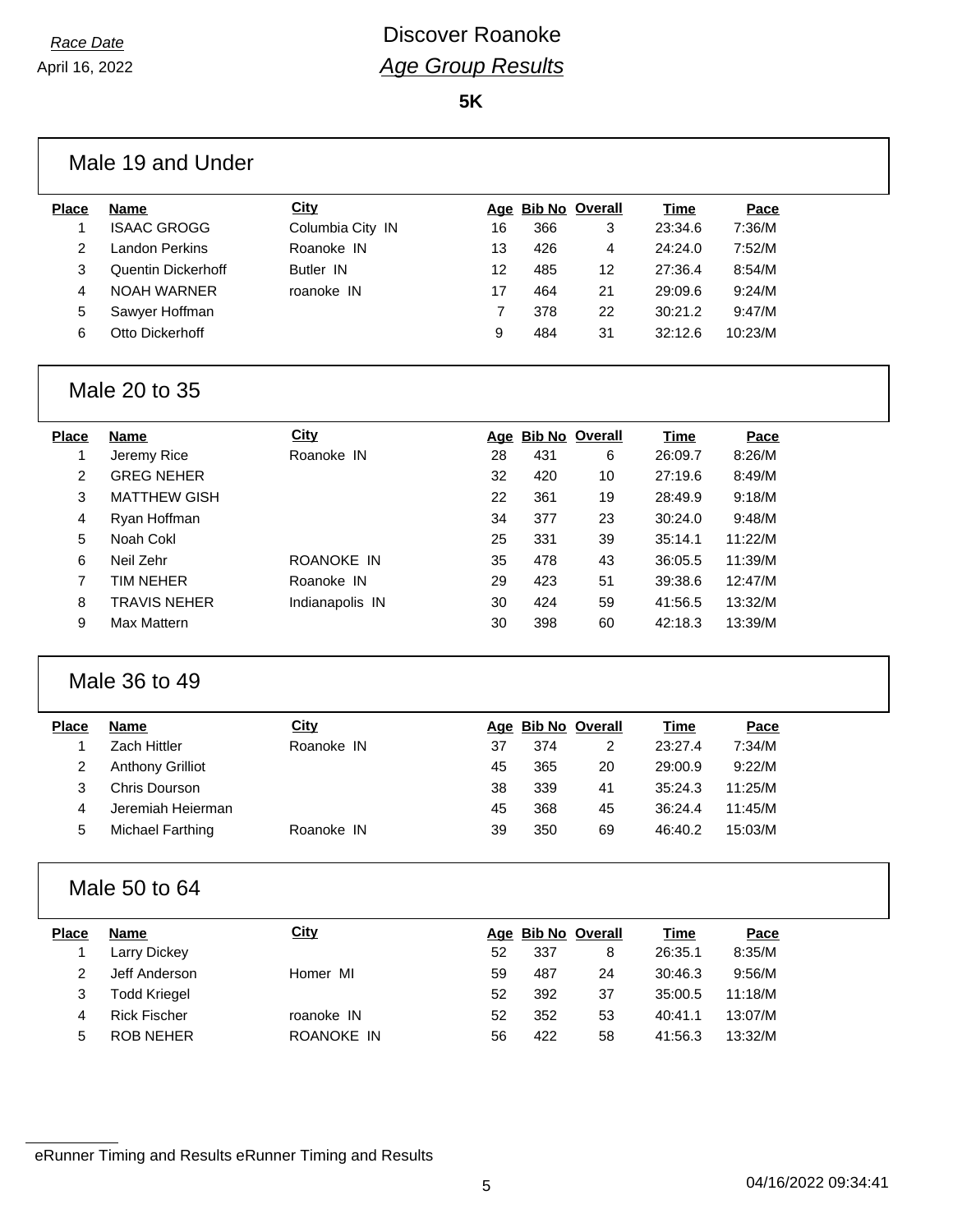# *Race Date* **Discover Roanoke** *Age Group Results*

**5K**

#### Male 65 and over

| <b>Place</b> | <b>Name</b>            | <u>City</u>      |    | Age Bib No Overall |    | <u>Time</u> | Pace    |
|--------------|------------------------|------------------|----|--------------------|----|-------------|---------|
|              | <b>Thomas Striggow</b> | Bowling Green OH | 70 | 481                | 9  | 26:57.6     | 8:42/M  |
|              | Roger Zehr             | Elkhart IN       | 65 | 480                | 11 | 27:25.5     | 8:51/M  |
|              | Roger Buchtman         | Fort Wayne IN    | 65 | 325                | 61 | 42:28.4     | 13:42/M |
|              | Tom Will               |                  | 73 | 469                | 76 | 51:36.1     | 16:39/M |

eRunner Timing and Results eRunner Timing and Results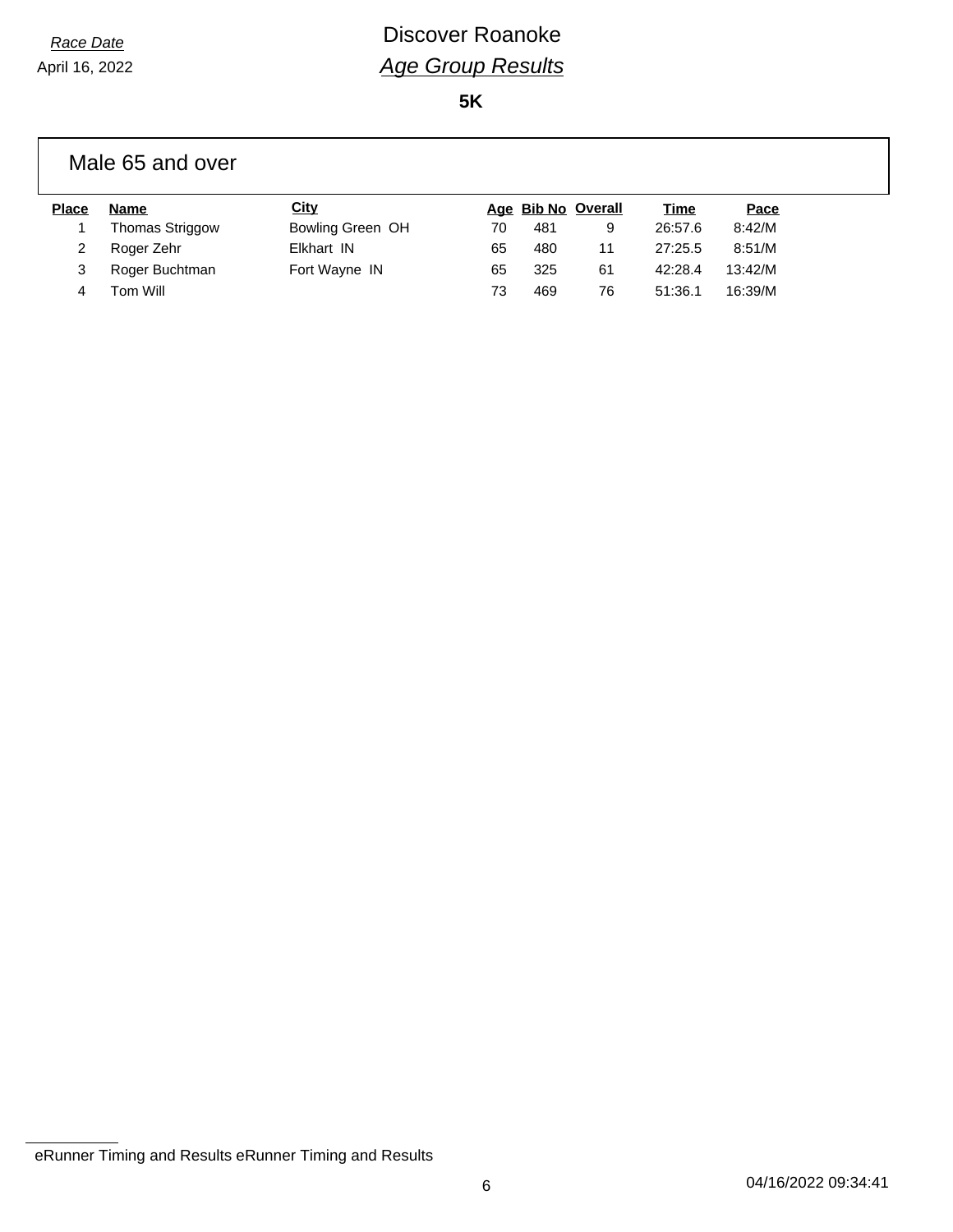## *Race Date* **Discover Roanoke** *Age Group Results*

**1 Mile**

|              | <b>Female Open Winners</b> |                           |    |     |                    |                       |                |  |
|--------------|----------------------------|---------------------------|----|-----|--------------------|-----------------------|----------------|--|
| <b>Place</b> | Name<br>EMMY warner        | <u>City</u><br>roanoke IN | 10 | 463 | Age Bib No Overall | <u>Time</u><br>9:25.3 | Pace<br>9:25/M |  |

eRunner Timing and Results eRunner Timing and Results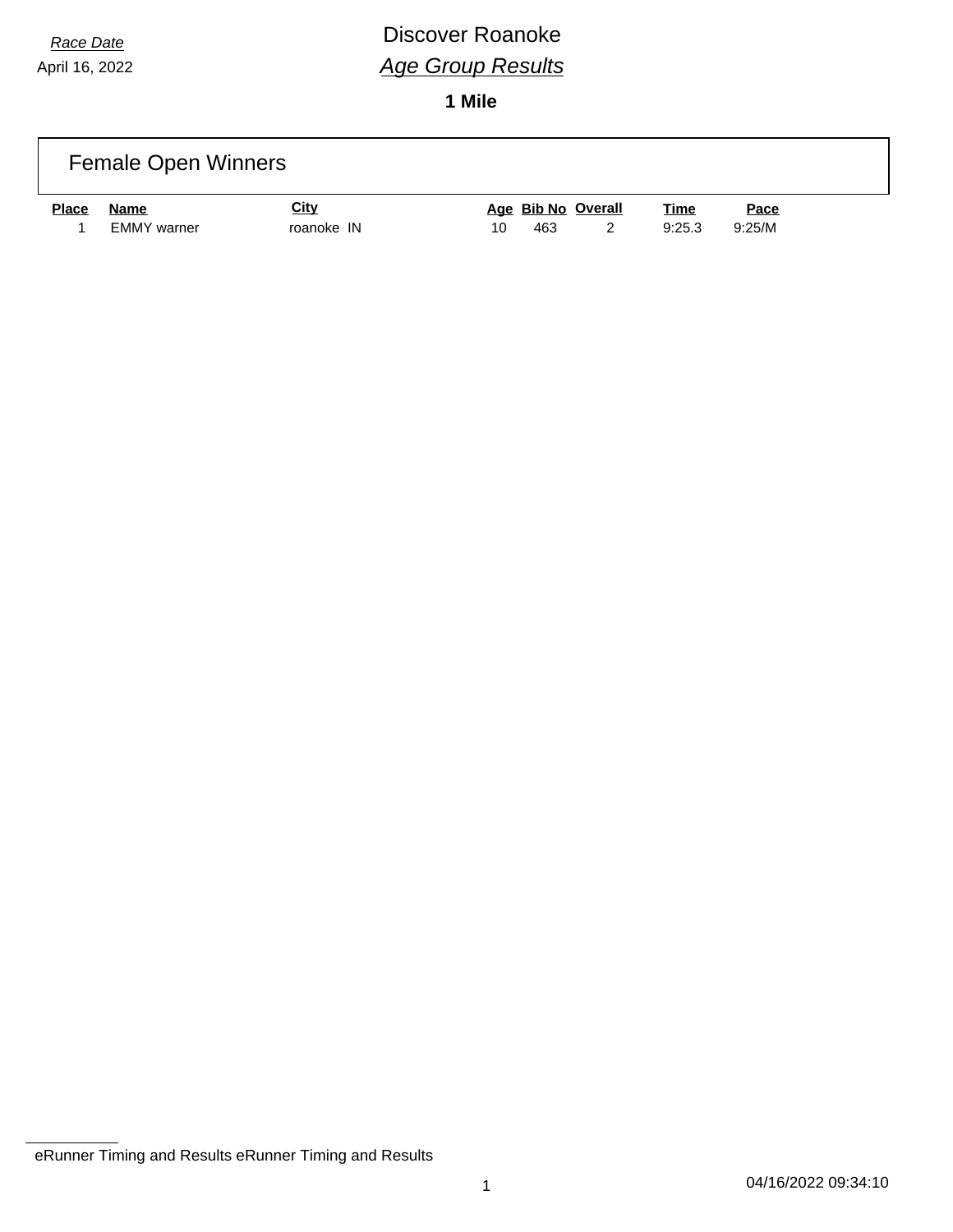### *Race Date* **Discover Roanoke** *Age Group Results*

**1 Mile**

| Female 11 and Under |                          |                   |                |     |                    |             |         |  |  |
|---------------------|--------------------------|-------------------|----------------|-----|--------------------|-------------|---------|--|--|
| <b>Place</b>        | <b>Name</b>              | <b>City</b>       |                |     | Age Bib No Overall | Time        | Pace    |  |  |
| 1                   | <b>Eloise ENGLE</b>      | <b>ROANOKE IN</b> | $\overline{7}$ | 343 | 10                 | 12:30.5     | 12:31/M |  |  |
| $\overline{2}$      | Eva Hittler              |                   | $\overline{7}$ | 370 | 19                 | 17:47.3     | 17:47/M |  |  |
| 3                   | Lillian Roth             |                   | $\overline{7}$ | 438 | 25                 | 19:56.9     | 19:57/M |  |  |
|                     | Female 12 to 14          |                   |                |     |                    |             |         |  |  |
| <b>Place</b>        | <b>Name</b>              | City              |                |     | Age Bib No Overall | Time        | Pace    |  |  |
| 1                   | Ashton McCoy             | Roanoke IN        | 13             | 489 | 3                  | 9:33.2      | 9:33/M  |  |  |
|                     | Female 15 to 19          |                   |                |     |                    |             |         |  |  |
| <b>Place</b>        | <b>Name</b>              | <b>City</b>       |                |     | Age Bib No Overall | Time        | Pace    |  |  |
| 1                   | eliza wohlford           | roanoke IN        | 15             | 492 | 4                  | 9:33.9      | 9:34/M  |  |  |
|                     | Female 20 to 35          |                   |                |     |                    |             |         |  |  |
| <b>Place</b>        | <b>Name</b>              | City              |                |     | Age Bib No Overall | <b>Time</b> | Pace    |  |  |
| 1                   | <b>EMILY NEHER</b>       |                   | 31             | 419 | 33                 | 22:55.6     | 22:56/M |  |  |
| $\overline{2}$      | <b>AMY NEHER</b>         | roanoke IN        | 34             | 417 | 35                 | 23:04.0     | 23:04/M |  |  |
| Female 36 to 49     |                          |                   |                |     |                    |             |         |  |  |
| <b>Place</b>        | <b>Name</b>              | <b>City</b>       |                |     | Age Bib No Overall | Time        | Pace    |  |  |
| $\mathbf{1}$        | <b>Heather Easterday</b> |                   | 42             | 341 | 8                  | 11:09.3     | 11:09/M |  |  |
| 2                   | megan ENGLE              | <b>ROANOKE IN</b> | 40             | 345 | 16                 | 14:49.0     | 14:49/M |  |  |
| 3                   | Jennifer Horn            |                   | 36             | 379 | 18                 | 16:24.4     | 16:24/M |  |  |
| 4                   | Jen Roth                 | Fishers IN        | 40             | 437 | 26                 | 19:57.1     | 19:57/M |  |  |
| 5                   | Carmen Zahrt             |                   | 43             | 477 | 30                 | 20:19.0     | 20:19/M |  |  |
| 6                   | JULIE BOLENBAUGH         | ROANOKE IN        | 40             | 316 | 34                 | 22:56.2     | 22:56/M |  |  |
| Female 50 to 64     |                          |                   |                |     |                    |             |         |  |  |
| <b>Place</b>        | <b>Name</b>              | <b>City</b>       |                |     | Age Bib No Overall | <b>Time</b> | Pace    |  |  |
| 1                   | Mary Wilson              | Huntington IN     | 61             | 476 | 14                 | 14:28.0     | 14:28/M |  |  |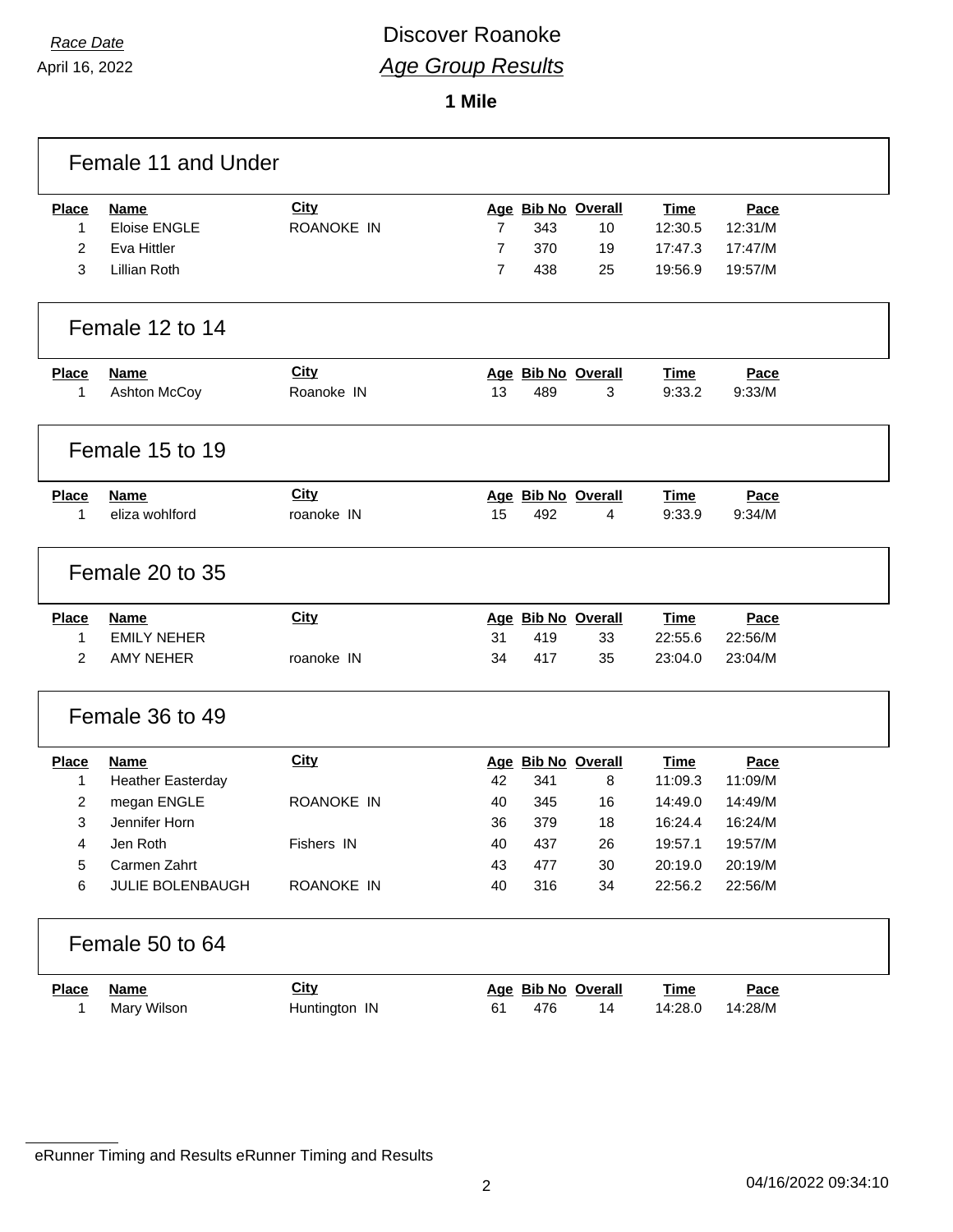## *Race Date* **Discover Roanoke** *Age Group Results*

**1 Mile**

|              | Female 65 and Over  |             |    |     |                    |             |         |  |
|--------------|---------------------|-------------|----|-----|--------------------|-------------|---------|--|
| <b>Place</b> | Name                | <u>City</u> |    |     | Age Bib No Overall | <b>Time</b> | Pace    |  |
|              | Peggy Roth          |             | 66 | 440 | 29                 | 20:18.7     | 20:19/M |  |
|              | <b>Kris Hittler</b> |             | 69 | 375 | 32                 | 22:26.7     | 22:27/M |  |

eRunner Timing and Results eRunner Timing and Results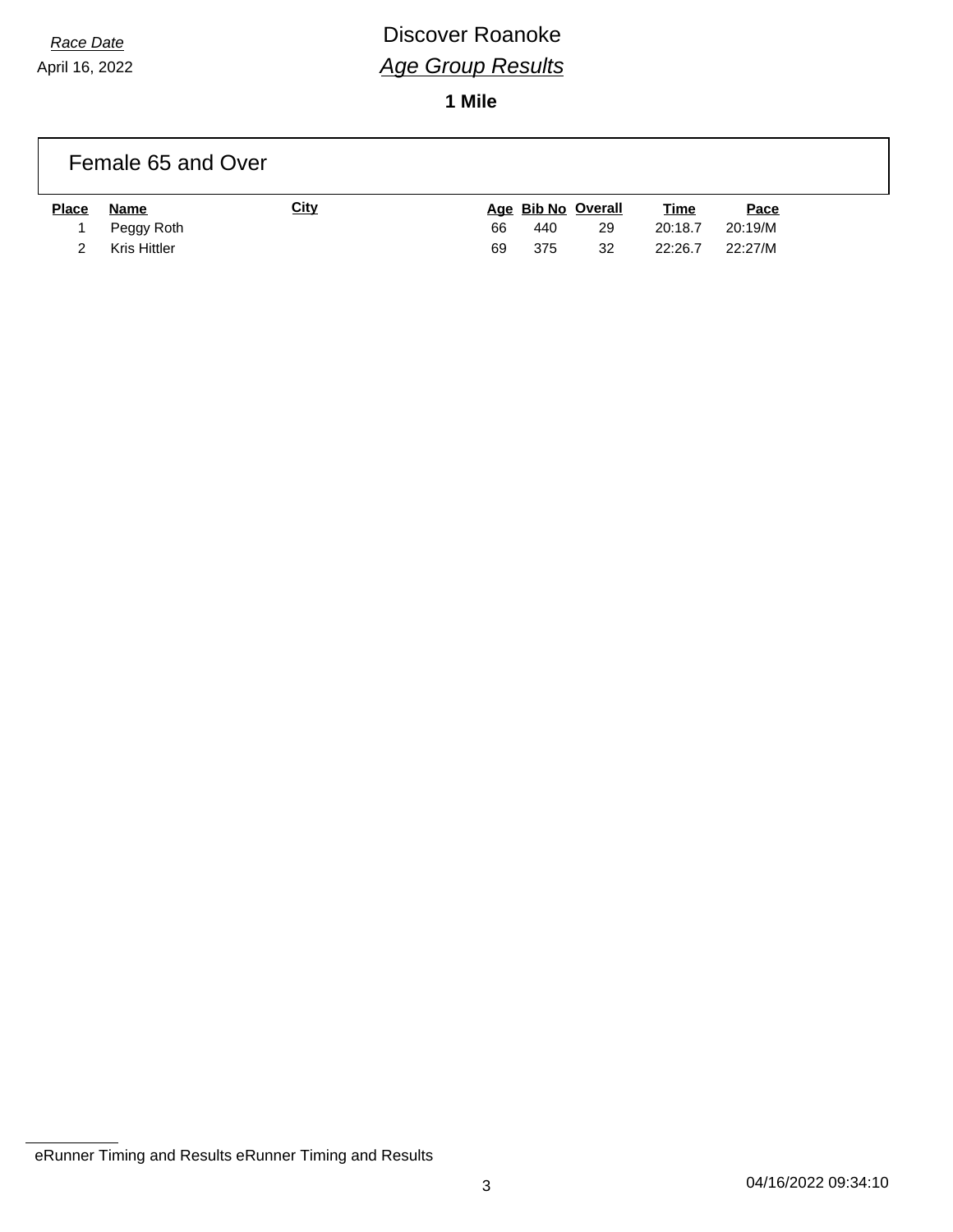## *Race Date* **Discover Roanoke** *Age Group Results*

**1 Mile**

|              | Male Open Winners            |             |     |                    |                       |                |
|--------------|------------------------------|-------------|-----|--------------------|-----------------------|----------------|
| <b>Place</b> | Name<br><b>Emmett Wilson</b> | <u>City</u> | 475 | Age Bib No Overall | <b>Time</b><br>9:24.0 | Pace<br>9:24/M |

eRunner Timing and Results eRunner Timing and Results